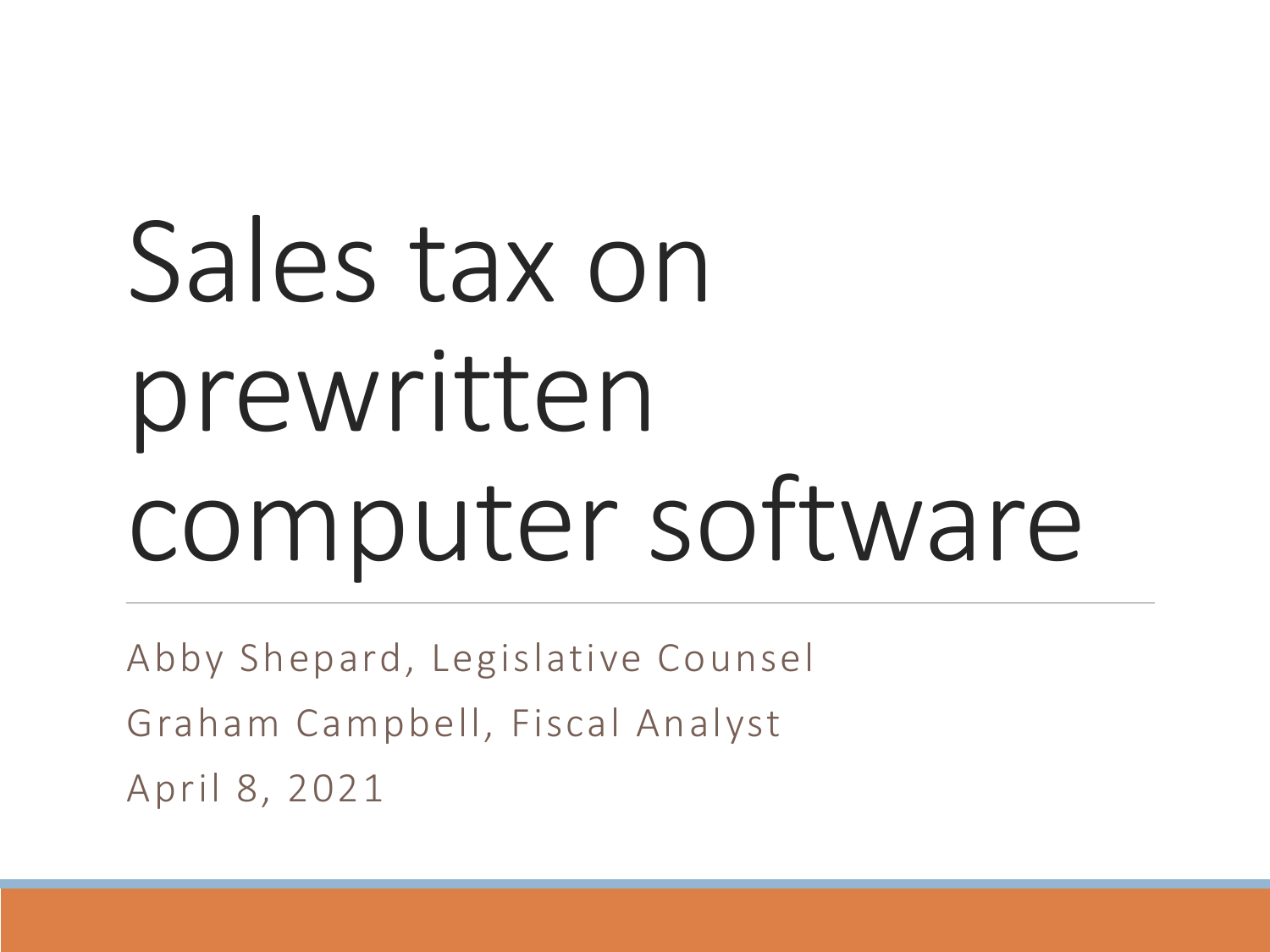### Current Vermont Law

Vermont sales tax applies to the retail sale of tangible personal property, unless an exemption applies. 32 V.S.A. § 9771(1).

- Tangible personal property includes prewritten software:
	- "Tangible personal property" means personal property which may be seen, weighed, measured, felt, touched, or in any other manner perceived by the senses. "Tangible personal property" includes electricity, water, gas, steam, and prewritten computer software. 32 V.S.A. § 9701(7).
- Unlike tangible personal property, charges for a service are generally not taxable, unless specifically enumerated. 32 V.S.A. § 9771.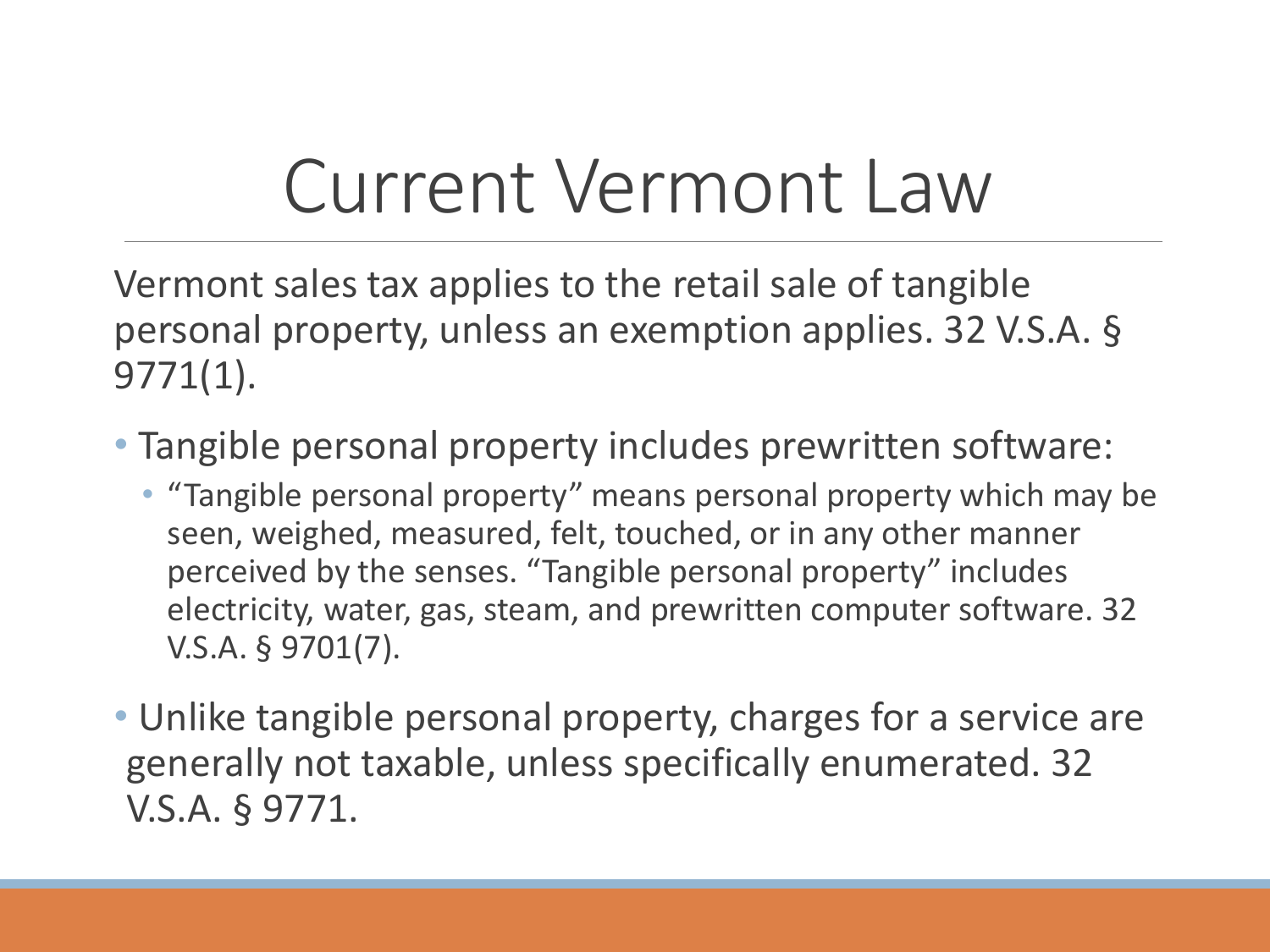### What are we talking about

Prewritten computer software Purchased on storage media in Vermont = taxable Downloaded to a computer in Vermont = taxable Accessed remotely via the internet = not taxable

#### How did Vermont get here?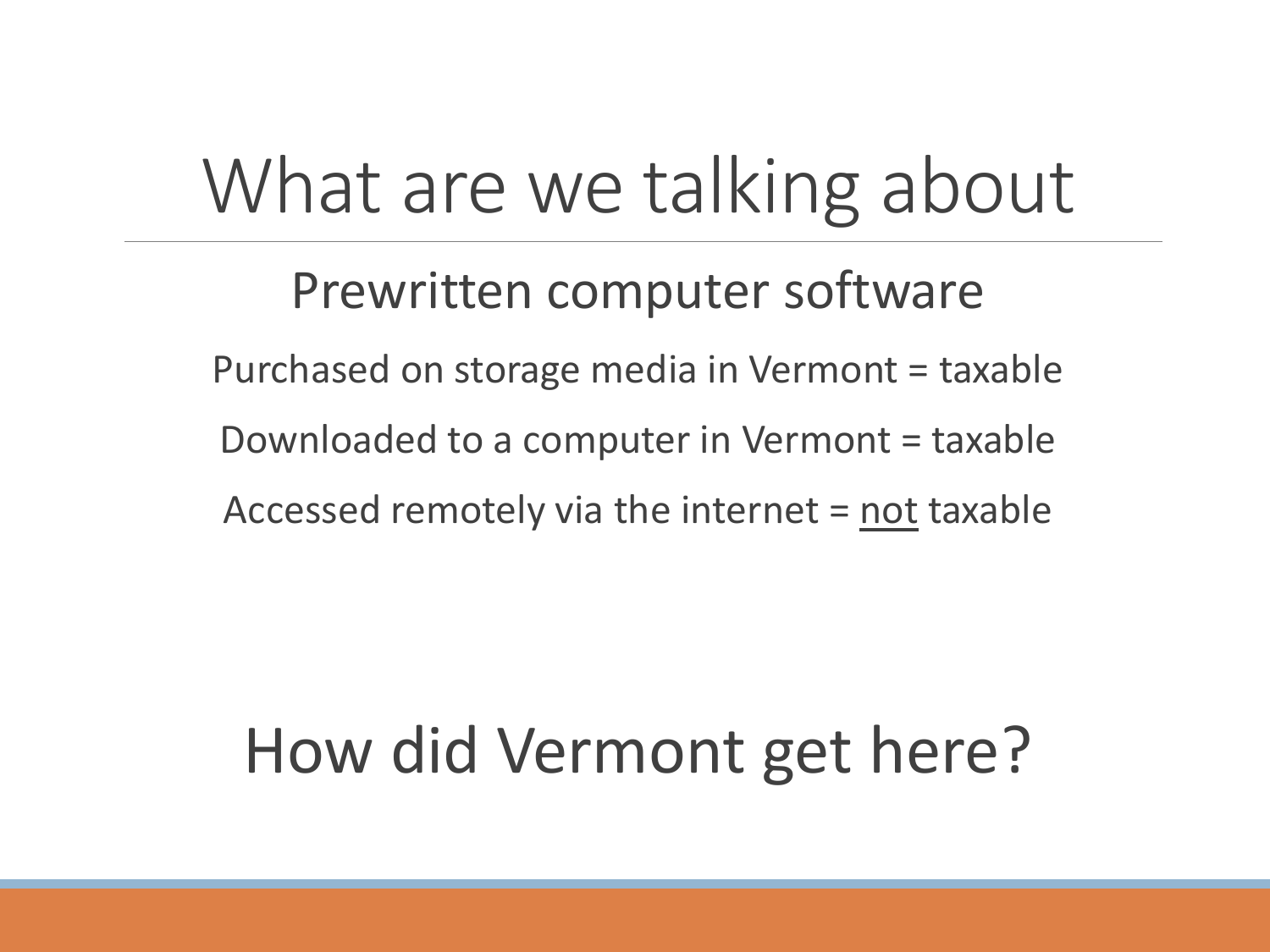Streamlined Sales and Use Tax Agreement (SSUTA)

- The SSUTA has definitions for "tangible personal property," "prewritten software," "delivered electronically," and "load and leave."
- The SSUTA allows states to exempt prewritten software "delivered electronically" or by "load and leave."
- Vermont regulations currently include these SSUTA definitions and a number of other related definitions.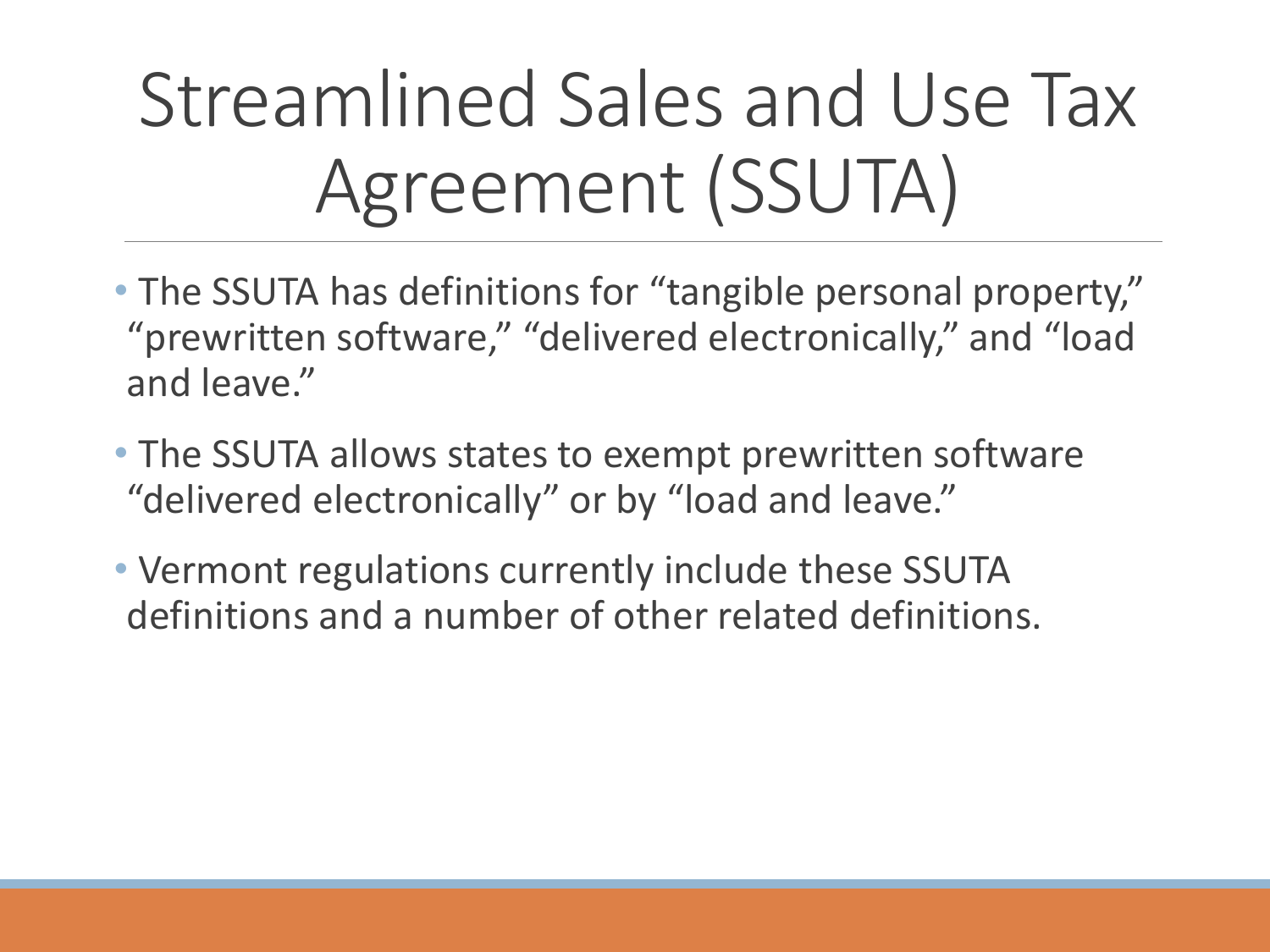## Vermont Sales Tax Regulations

**"Prewritten computer software"** means computer software, including prewritten upgrades, which is not designed and developed by the author or other creator to the specifications of a specific purchaser. The combining of two or more prewritten computer software programs or prewritten portions thereof does not cause the combination to be other than prewritten computer software. Prewritten computer software includes software designed and developed by the author or other creator to the specifications of a specific purchaser when it is sold to a person other than the specific purchaser. Where a person modifies or enhances computer software of which the person is not the author or creator, the person shall be deemed to be the author or creator only of such person's modifications or enhancements. Prewritten computer software or a prewritten portion thereof that is modified or enhanced to any degree, where such modification or enhancement is designed and developed to the specifications of a specific purchaser, remains prewritten computer software; provided, however, that where there is a reasonable, separately stated charge or an invoice or other statement of the price given to the purchaser for such modification or enhancement, such modification or enhancement shall not constitute prewritten computer software. Vt. Reg. § 1.9701(7)-2.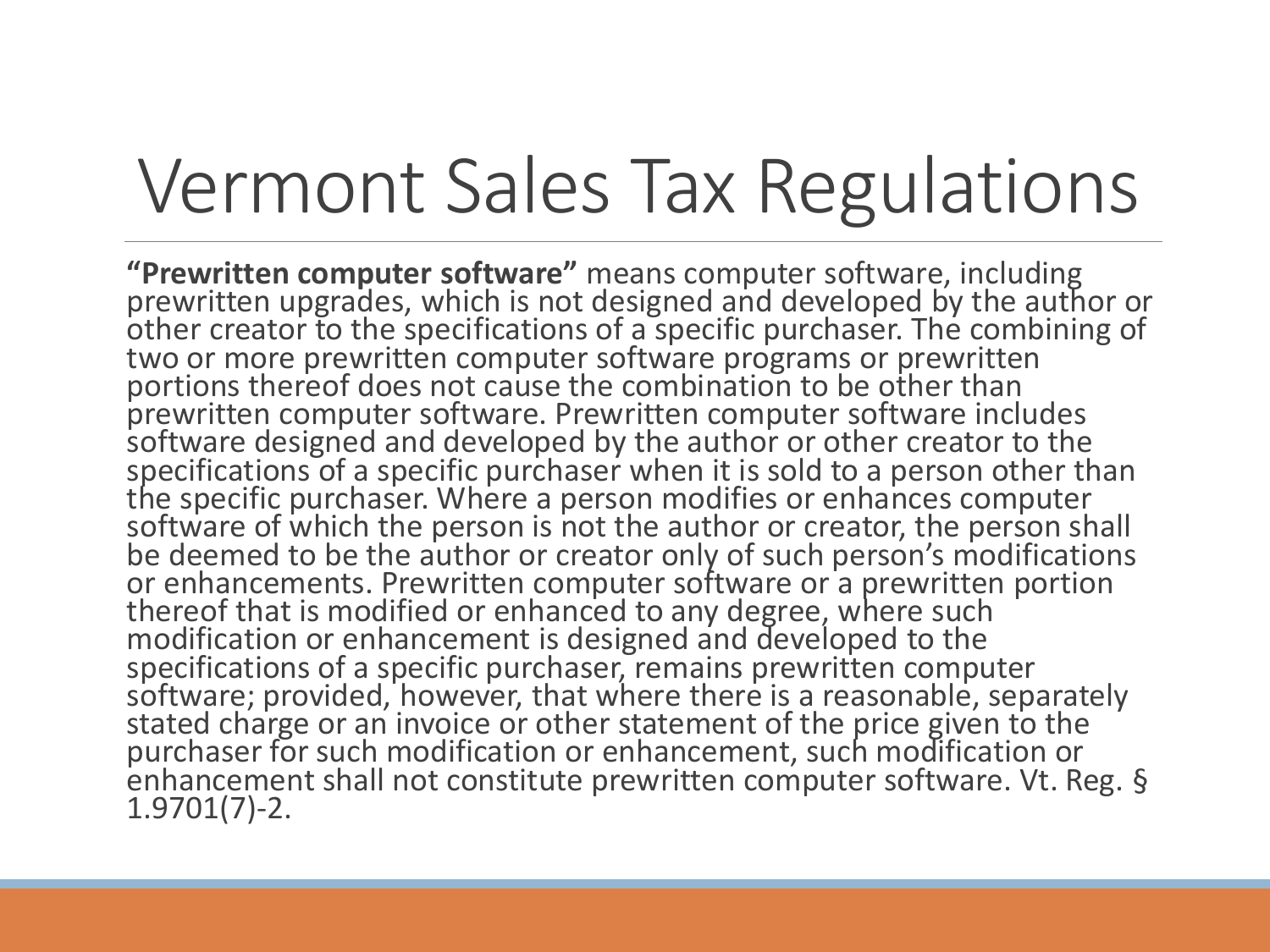### Legislative context

- •2010: Dept. of Taxes issued a technical bulletin interpreting the law as imposing sales tax on prewritten software regardless of how accessed.
- •2012, Act 143, Sec. 52
	- •Imposed moratorium on sales tax on prewritten software accessed remotely until July 1, 2013, and
	- •allowed refunds of tax paid from Jan. 1, 2007-July 1, 2013.
- •2013-2014: Dept. issued guidance outlining taxation/exemption of remotely accessed prewritten software, then circulated draft regulations for comment.
- •2015: Act 51 created a session law exemption for prewritten computer software accessed remotely.
- •2019: Act 71 required Dept. to do outreach and education for tech sector on industry responsibilities under current law and under a possible repeal of the exemption.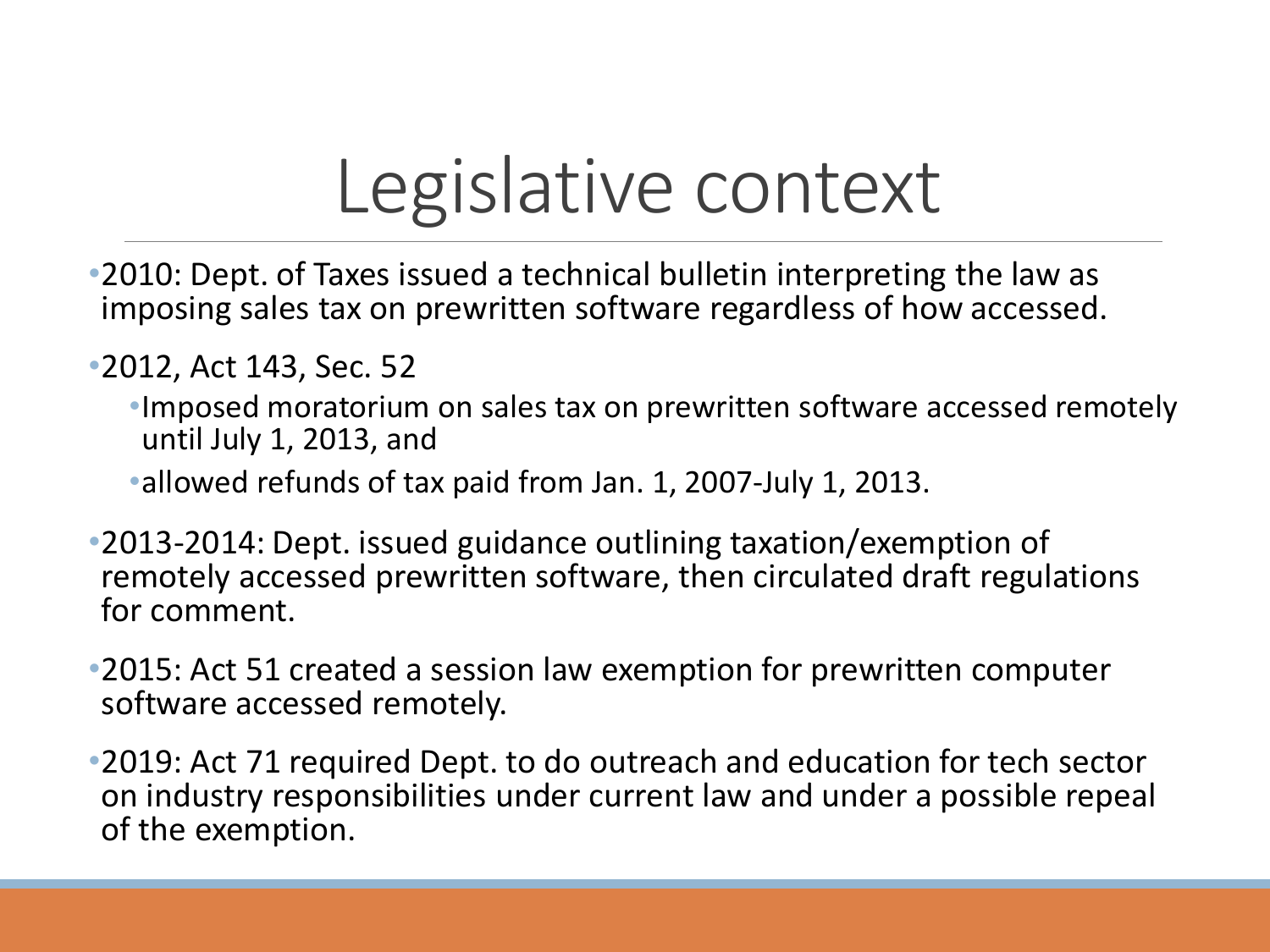#### Other states

| 21 States & D.C. Tax | 24 States Exempt      | 5 States ≠ Sales Tax | <b>Recent Changes to Taxation of SaaS</b>                                                                                                                                                                                                                                                                                                                     |  |
|----------------------|-----------------------|----------------------|---------------------------------------------------------------------------------------------------------------------------------------------------------------------------------------------------------------------------------------------------------------------------------------------------------------------------------------------------------------|--|
| 1 Alabama**          | <b>Arkansas</b>       | Alaska               |                                                                                                                                                                                                                                                                                                                                                               |  |
| 2 Arizona            | California            | Delaware             | Alabama: Ex parte Russell Cty. Cmty. Hosp., LLC, No. 1180204, 2019 WL 2150922 (Ala. May 17,<br>2019) (holding that all software, including custom software created for a particular user, is                                                                                                                                                                  |  |
| 3 Connecticut        | Colorado              | Montana              | taxable tangible personal property. However, nontaxable services that can accompany the                                                                                                                                                                                                                                                                       |  |
| 4 Hawaii*            | Florida               | New Hampshire        | conveyance of software include "determining a particular software user's needs, designing and<br>programming new software for a particular user, modifying or configuring existing software                                                                                                                                                                   |  |
| 5 lowa               | Georgia               | Oregon               | programs to meet a particular user's needs, installing software, and training users to operate<br>software. If the costs of such services are separately stated and invoiced, they are nontaxable.<br>Charges for the software itself trigger the imposition of sales tax at the time the sale closes and<br>the software is transferred to the purchaser."). |  |
| 6 Louisiana          | Idaho                 |                      |                                                                                                                                                                                                                                                                                                                                                               |  |
| 7 Mississippi        | Illinois              |                      |                                                                                                                                                                                                                                                                                                                                                               |  |
| 8 Maryland**         | Indiana**             |                      |                                                                                                                                                                                                                                                                                                                                                               |  |
| 9 Massachusetts      | Kansas                |                      |                                                                                                                                                                                                                                                                                                                                                               |  |
| 10 New Mexico        | Kentucky*             |                      | Indiana: eff. July 1, 2018, transactions involving the remote access of prewritten software over                                                                                                                                                                                                                                                              |  |
| 11 New York & NYC    | Maine*                |                      | the internet, private or public networks, or through wireless media, are not considered to be<br>"delivered electronically," and do not constitute a retail transaction. I.C. § 6-2.5-4-16.7, as                                                                                                                                                              |  |
| 12 Ohio              | Michigan              |                      | added by 2018 Ind. S.B. 257, eff. July 1, 2018; Indiana Tax Information Sales Tax Bulletin 8;                                                                                                                                                                                                                                                                 |  |
| 13 Pennsylvania      | Minnesota             |                      | Indiana Department of Revenue, New Laws in Effect from 2018 Session; Indiana<br>Commissioner's Directive 41.                                                                                                                                                                                                                                                  |  |
| 14 Rhode Island**    | Missouri              |                      |                                                                                                                                                                                                                                                                                                                                                               |  |
| 15 South Carolina    | Nebraska              |                      |                                                                                                                                                                                                                                                                                                                                                               |  |
| 16 South Dakota      | Nevada*               |                      | Rhode Island: eff. Oct. 1, 2018, vendor-hosted prewritten computer software is subject to                                                                                                                                                                                                                                                                     |  |
| 17 Tennesee          | <b>New Jersey</b>     |                      | Rhode Island's sales tax. Rhode Island considers sales of such software to be SaaS transactions.<br>R.I. Gen. Laws § 44-18-7(15), as added by 2018 R.I. H. 7200, eff. July 1, 2018; Rhode Island                                                                                                                                                              |  |
| 18 Texas             | <b>North Carolina</b> |                      | Advisory 2018-38 (Sept. 4, 2018); Rhode Island Tax News First Quarter 2019; see Rhode Island                                                                                                                                                                                                                                                                  |  |
| 19 Utah              | <b>North Dakota</b>   |                      | Dept. of Rev., Summary of Legislative Changes (July 12, 2018).                                                                                                                                                                                                                                                                                                |  |
| 20 Washington        | Oklahoma**            |                      |                                                                                                                                                                                                                                                                                                                                                               |  |
| 21 Washington DC     | Vermont               |                      | Maryland: eff. March 14, 2021, the sale of canned or COTS software if obtained electronically                                                                                                                                                                                                                                                                 |  |
| 22 West Virginia*    | Virginia              |                      | by the buyer is a digital product and is subject to the Maryland sales and use tax. The sale of                                                                                                                                                                                                                                                               |  |
| 23                   | Wisconsin             |                      | software as a service (SaaS) is also subject to the sales and use tax. Sales and use tax does not<br>apply to a sale of $(1)$ custom computer software services or $(2)$ a computer program that is                                                                                                                                                           |  |
| 24                   | Wyoming               |                      | legally permitted to be and is intended to be reproduced for sale or incorporated in whole or in                                                                                                                                                                                                                                                              |  |

part into another computer program intended for sale. Tax-General Article § 11-101(c-4)(1); HB

932 of 2020, eff. 30 days after veto override: March 14, 2021.

#### **Bold = SSUTA full member states**

\*Little or no guidance

\*\*Recent changes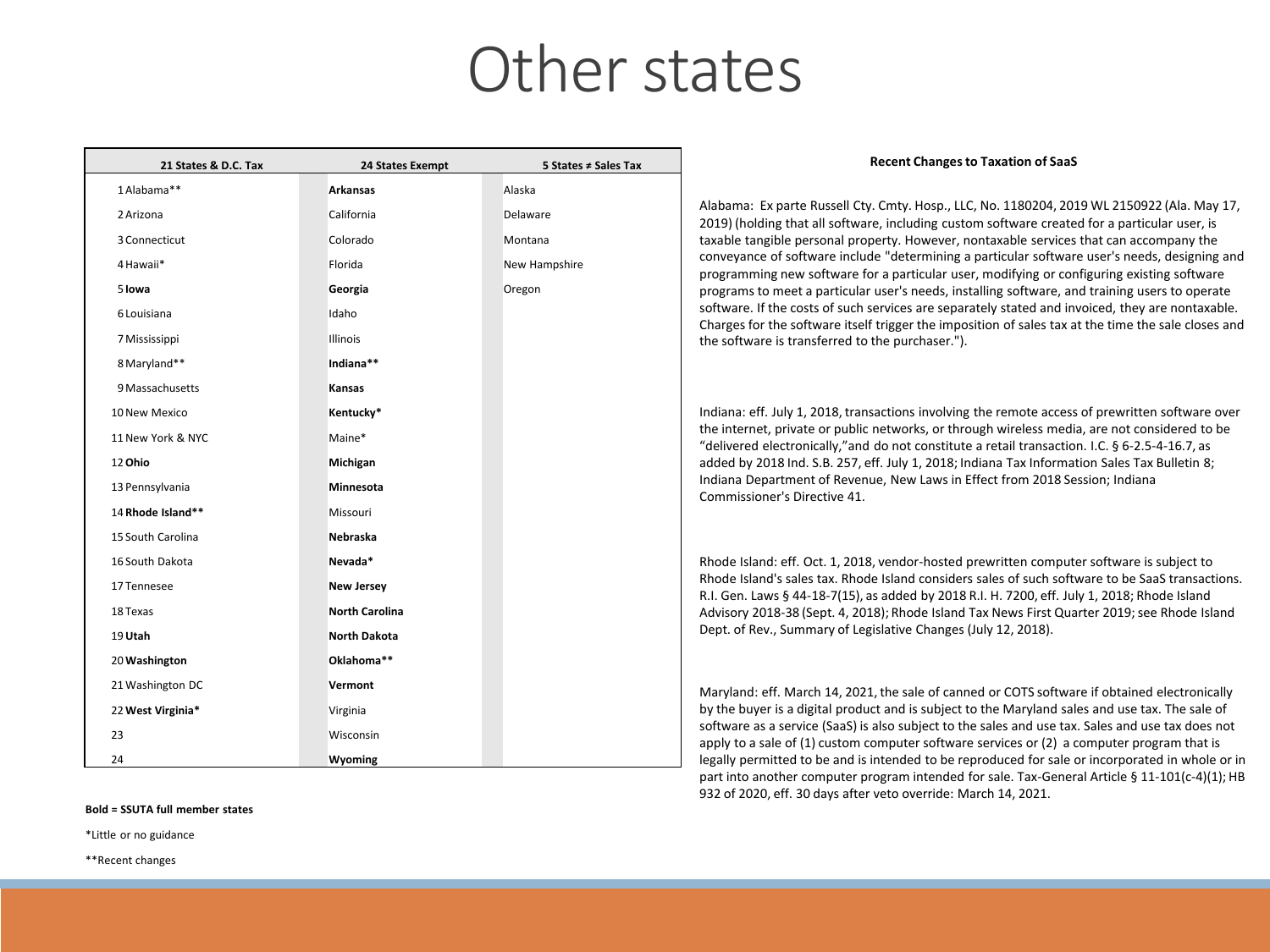### Taxation of SaaS by State



Source: https://blog.taxjar.com/saas-sales-tax/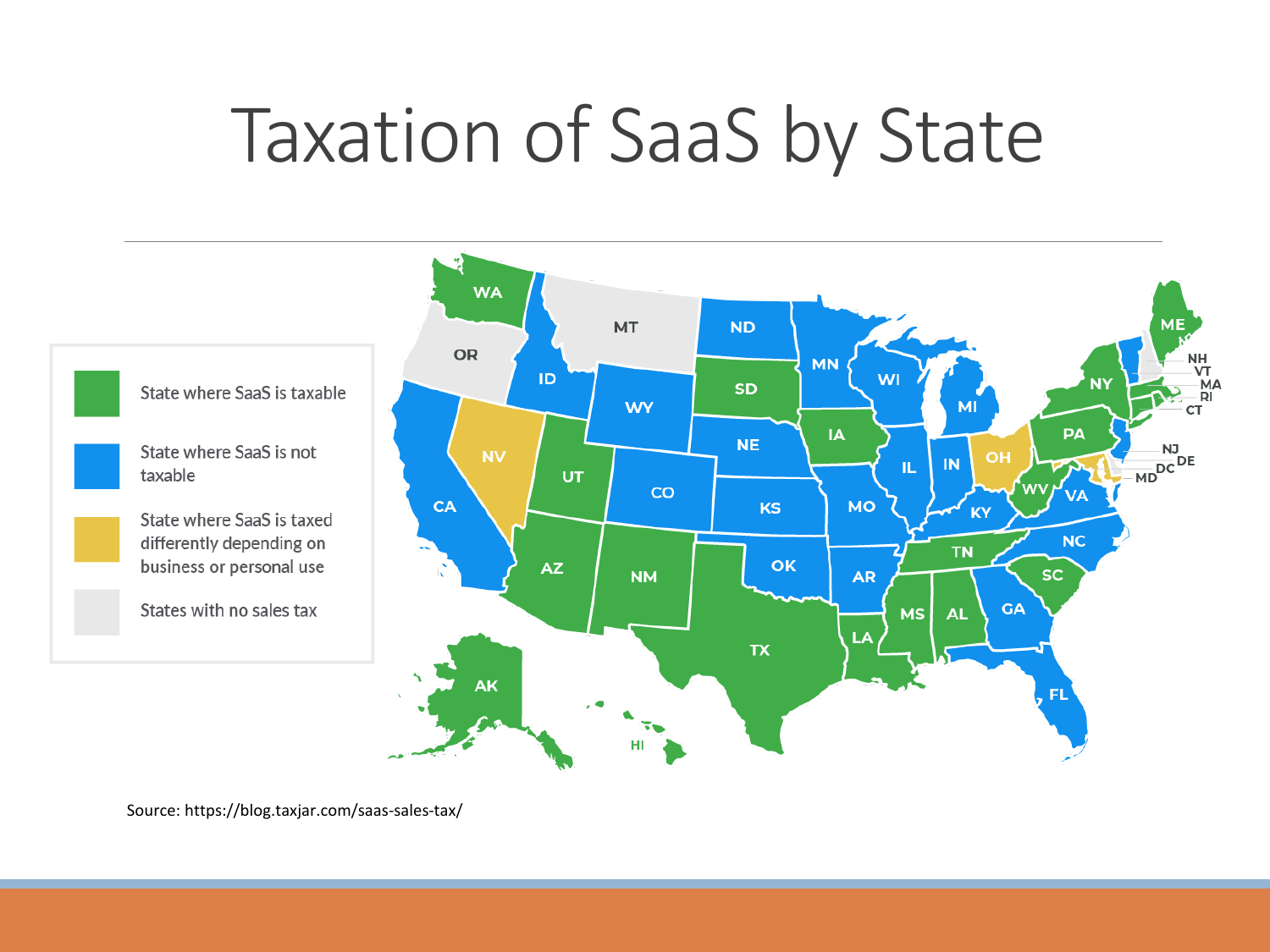#### Other terms

**"Software as a Service" ("SaaS"), "Infrastructure as a Service"("IaaS"), and "Platform as a Service"("PaaS")**

- These terms are not uniformly defined in law (or in the computing industry):
	- SaaS is a service provider hosting software applications over the internet for a customer.
	- IaaS is a service provider owning, maintaining, operating, and housing equipment (such as hardware, servers, network components, etc.) used to support a customer's operations, which the customer accesses via the internet in order to use the equipment.
	- PaaS is a service containing elements of both IaaS and SaaS.
- All are currently treated as tax exempt in Vermont.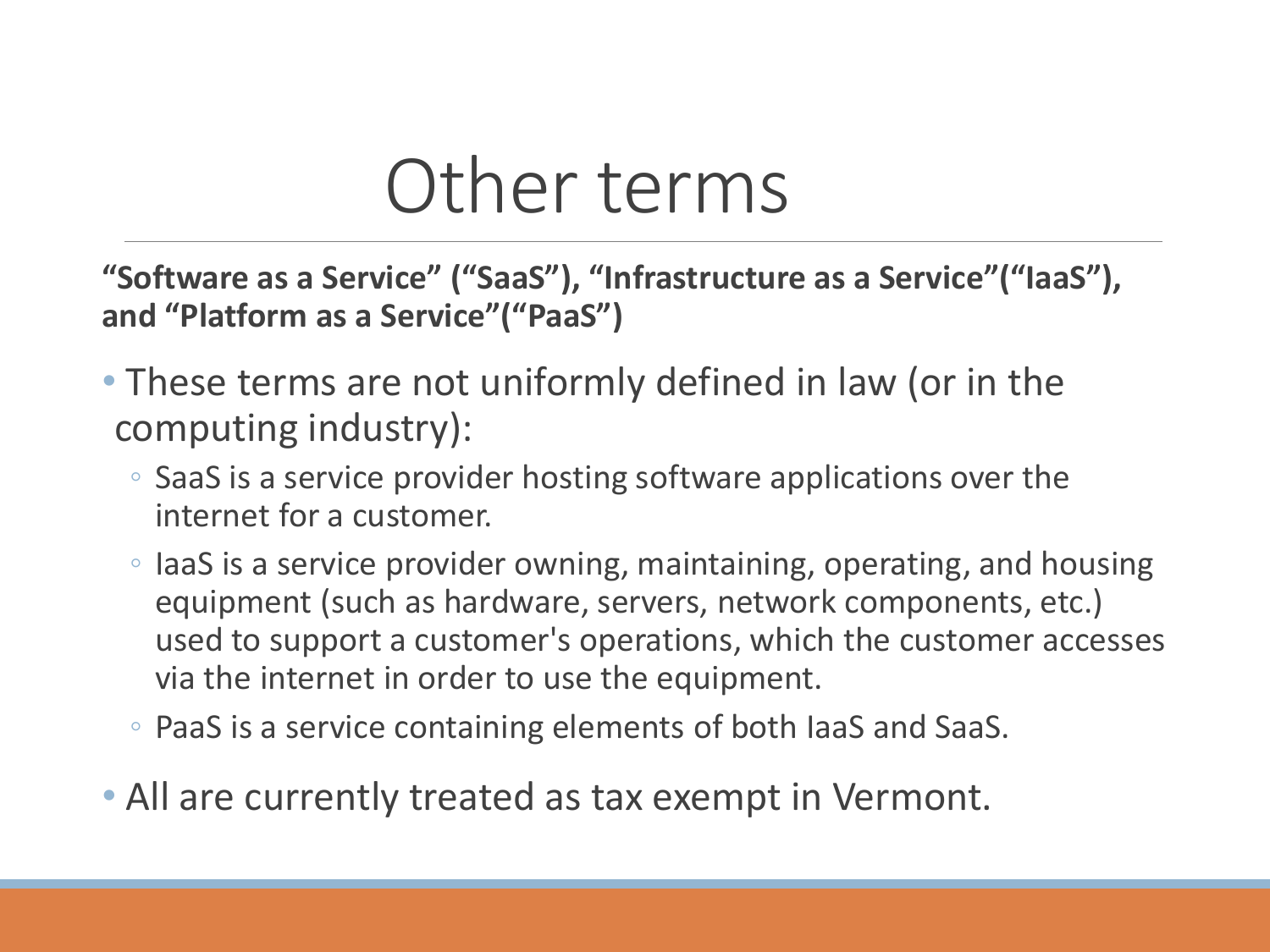## Examples

#### **Software as a Service (SaaS)**

- Turbotax and Quickbooks
- Microsoft Office Online
- Dropbox
- Mail Chimp
- Google Apps (like Docs, Sheets, etc)

#### **Platform as a Service (PaaS)**

- Squarespace web design
- Force.com (as part of Salesforce)

#### **Infrastructure as a Service (IaaS)**

- Amazon Web Services
- Google Compute Engine
- Digital Ocean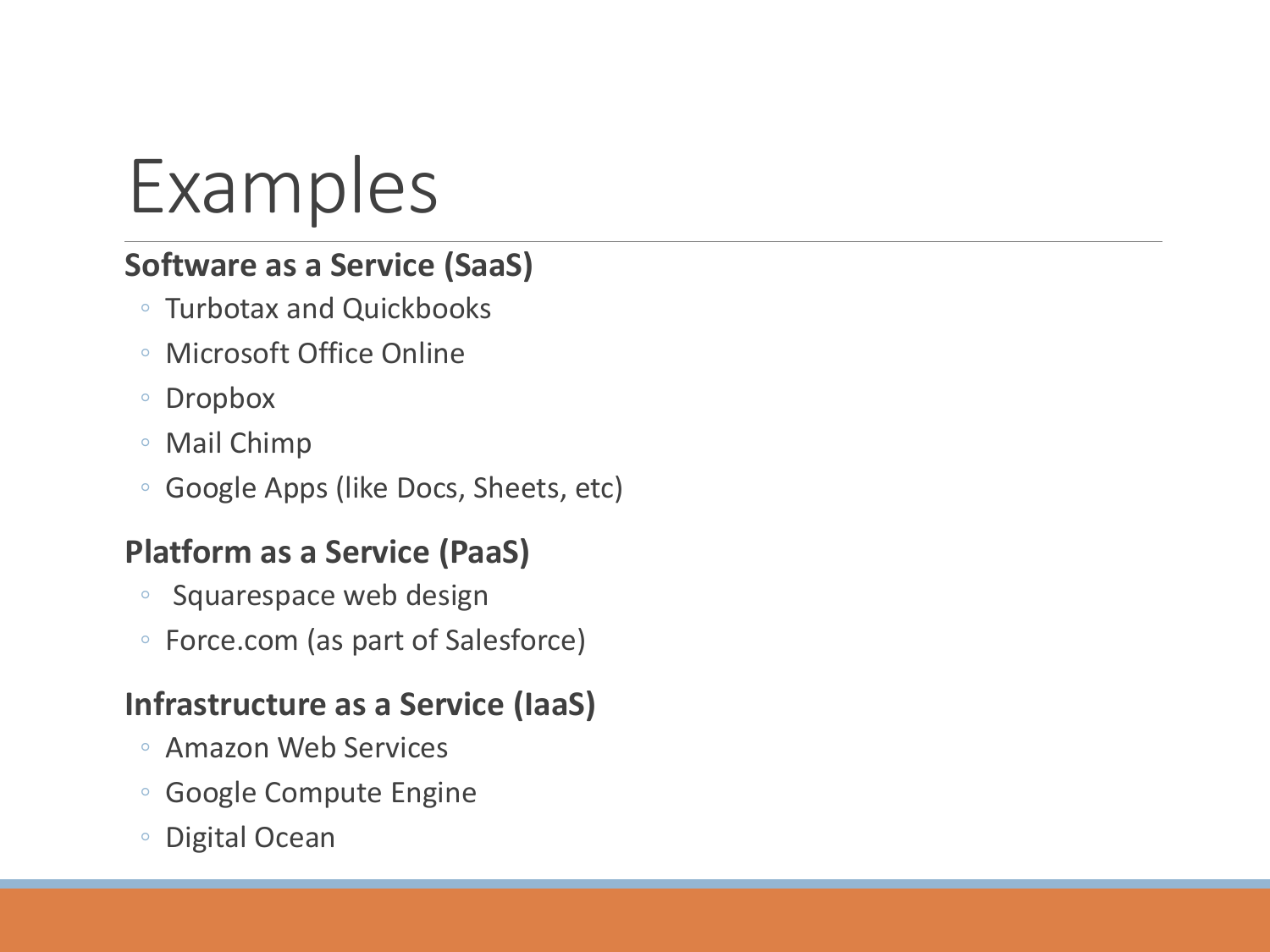## Differentiating Services

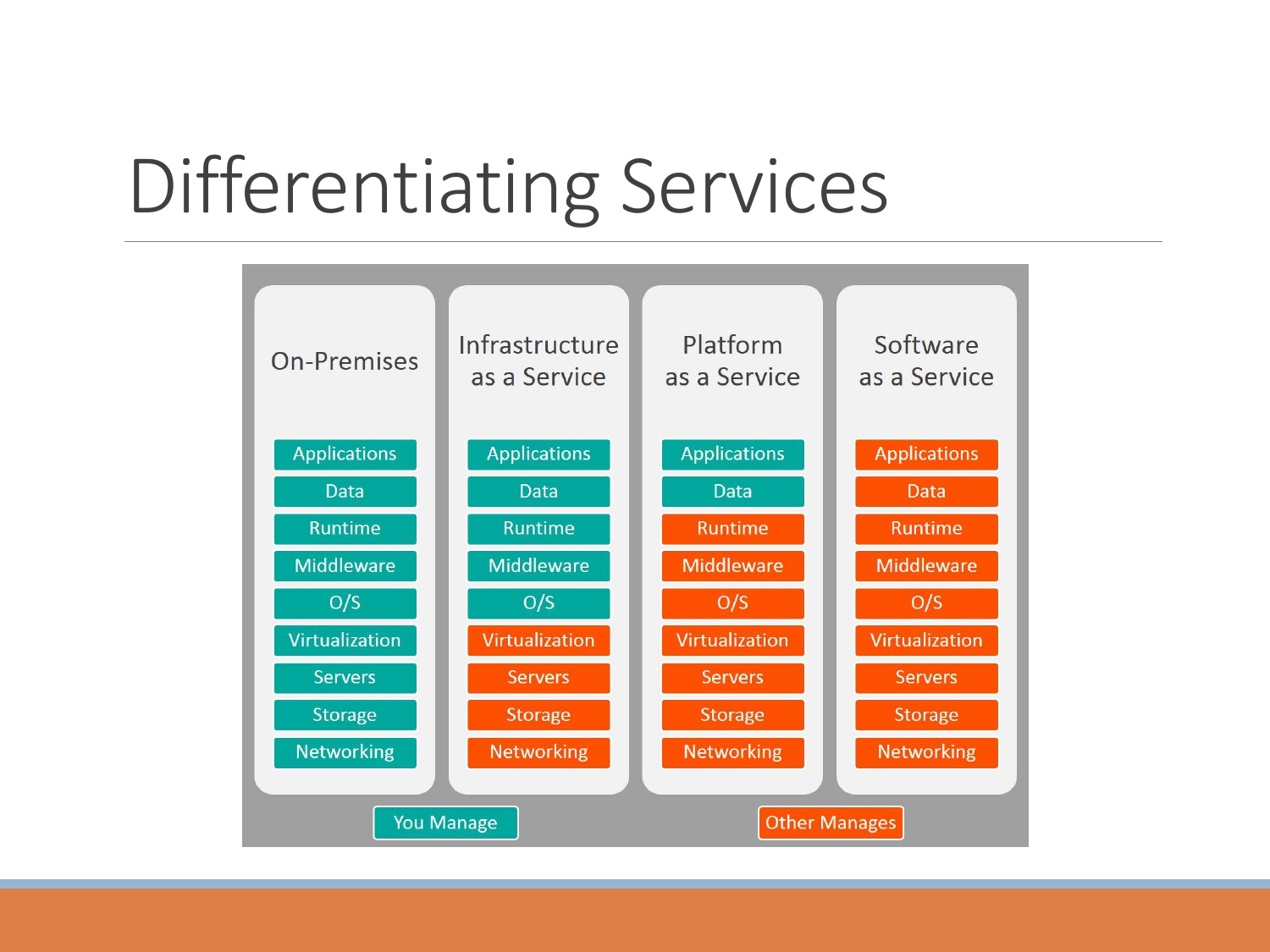#### What happens if exemption is repealed?

#### **What is Taxable and Nontaxable?**

| <b>Product</b>                                                   | <b>Taxable</b> | <b>Nontaxable</b> |
|------------------------------------------------------------------|----------------|-------------------|
| Custom software written exclusively for the customer's business  |                |                   |
| Prewritten software on tangible storage media                    |                |                   |
| Prewritten software downloaded from the internet                 |                |                   |
| Prewritten software accessed remotely<br>on the internet or SaaS |                |                   |
| Infrastructure as a Service (laaS)                               |                |                   |
| Platform as a Service (PaaS)                                     |                |                   |
| Development and technical support<br>services                    |                |                   |
| <b>Digital photographs</b>                                       |                |                   |
| <b>Digital audio-visual works</b>                                |                |                   |
| <b>Digital audio works</b>                                       |                |                   |
| <b>Digital books</b>                                             |                |                   |
| <b>Ringtones</b>                                                 |                |                   |